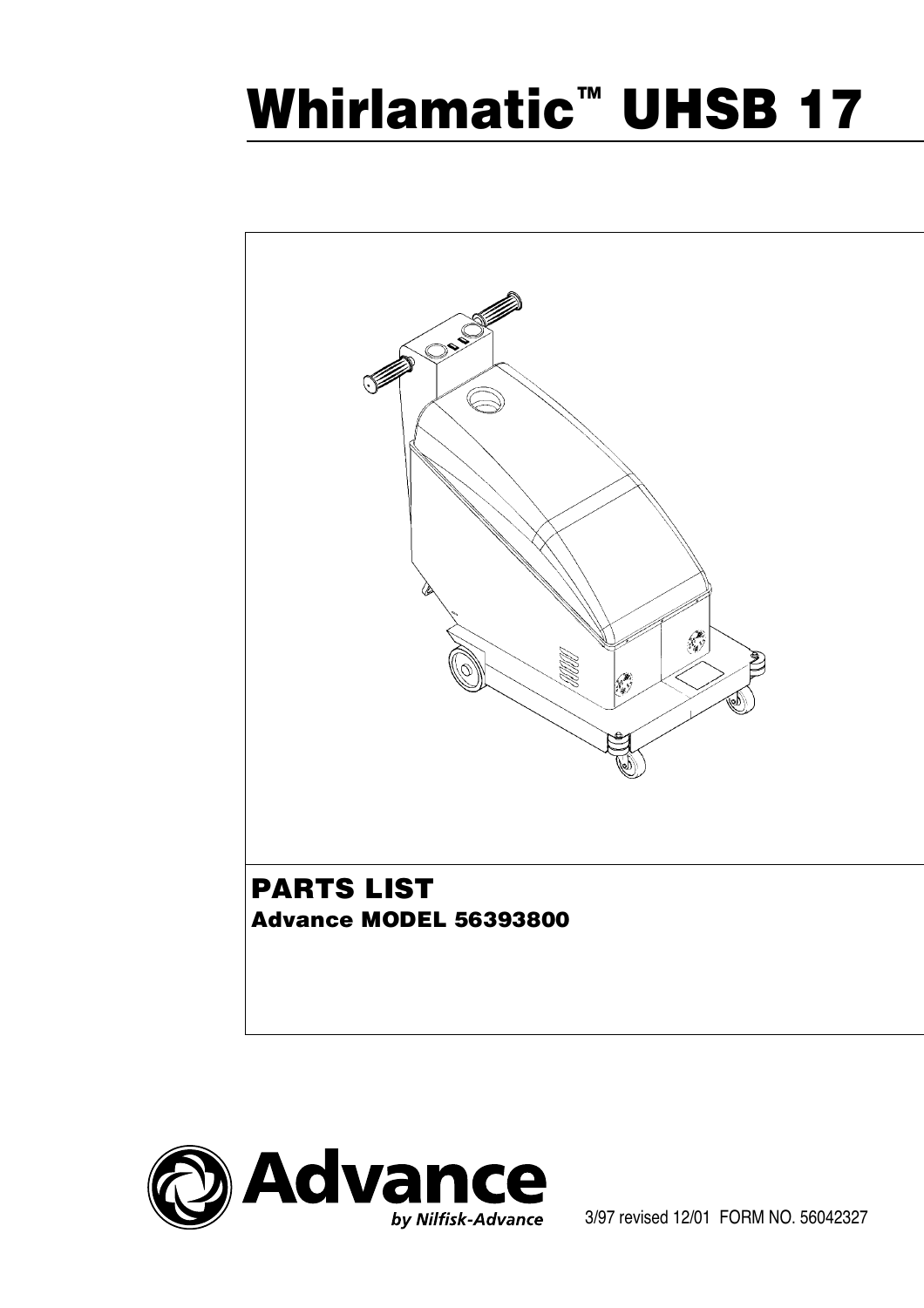| $97-3$ | <b>TABLE OF CONTENTS</b>         |  |     |
|--------|----------------------------------|--|-----|
| 00-9   | Whirlamatic <sup>™</sup> UHSB 17 |  | . . |

### **DESCRIPTION PAGE** CHASSIS AND SHROUD ....................................................................... 4-5 HANDLE ASSEMBLY ............................................................................. 6-7 PAD DRIVE ASSEMBLY ......................................................................... 8-9 WIRING DIAGRAM ............................................................................. 10-11

#### **WHEN ORDERING PARTS**

Use the 8 digit numbers from the "Ref. No." columns in this parts list.

Specify the model and serial number of the machine.

Use the space below to record the model and serial number for future reference.

Model Serial No.

FORM NO. 56042327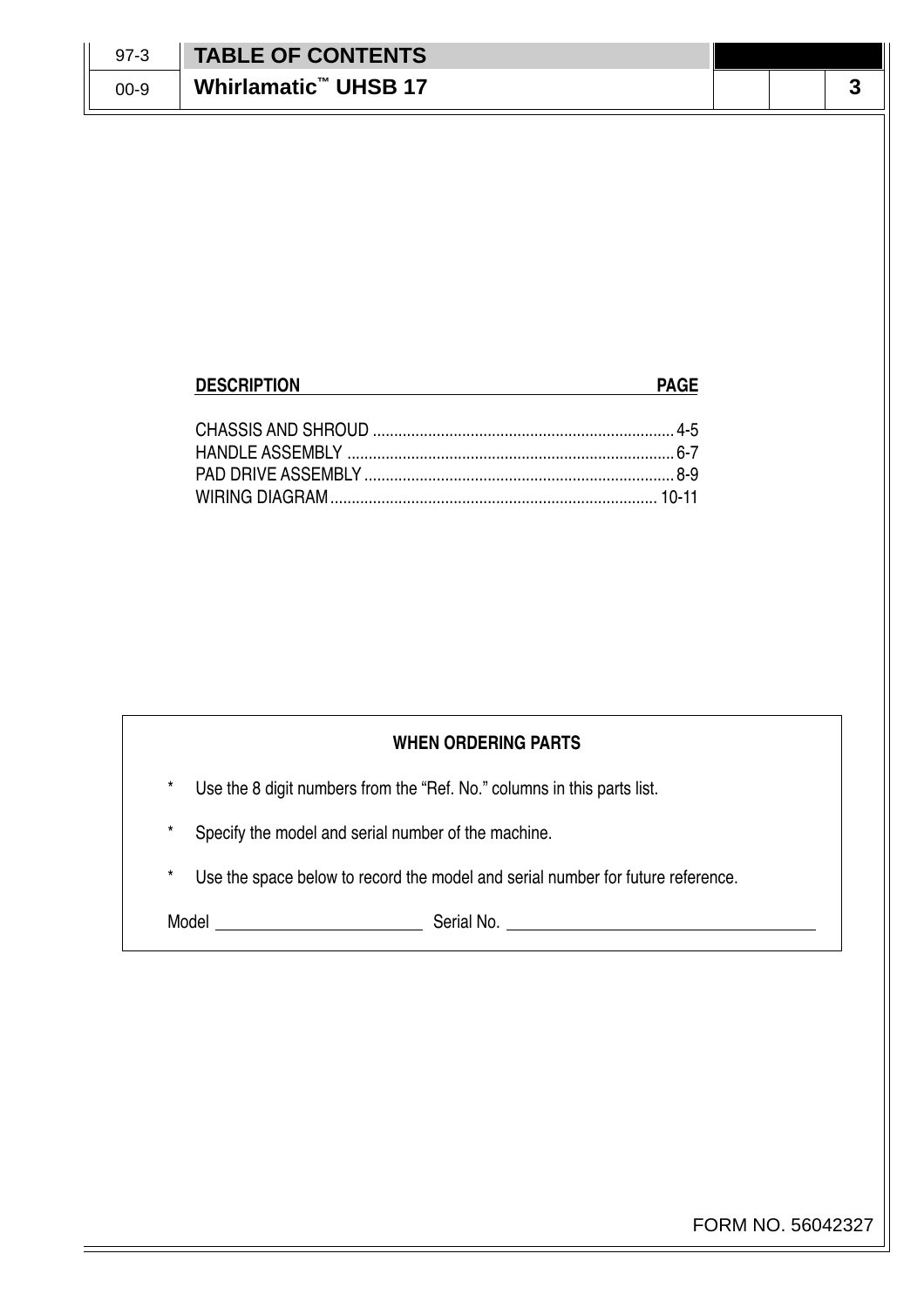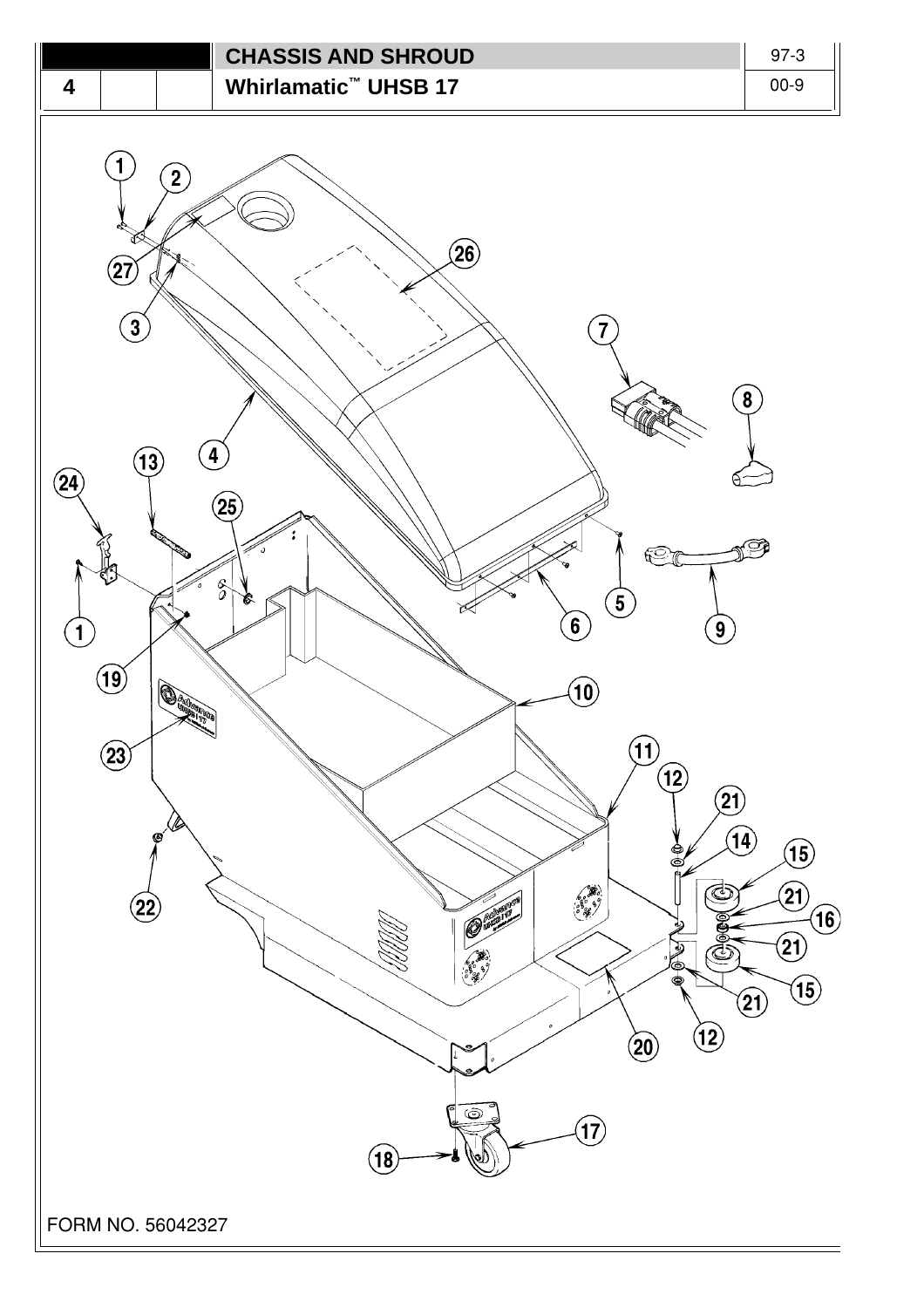## 97-3

## **CHASSIS AND SHROUD**

01-9

## **Whirlamatic™ UHSB 17**

| Item    | Ref. No. | Qty            | <b>Description</b>                  |
|---------|----------|----------------|-------------------------------------|
|         | 56393852 | 1              | Shroud Assembly (#1-6)              |
| 1       | 56001904 | 8              | Scr, Pan Phil #6-32 x .38           |
| 2       | 56393559 | 2              | Keeper                              |
| 3       | 56002864 | 8              | Nut, Hex Nyl Loc-Thin #6-32         |
| 4       | 56393853 | 1              | Shroud                              |
| 5       | 56009030 | 3              | Scr, Pan Phil Thd Form #10-24 x .38 |
| 6       | 56393539 | 1              | <b>Bracket</b>                      |
| 7       | 56391127 | 1              | <b>Connector with Wires</b>         |
| 8       | 56372673 | 6              | <b>Battery Boot</b>                 |
| 9       | 56363936 | 2              | Cable TSB 730                       |
| 10      | 56393818 | 1              | <b>Battery Tray</b>                 |
| 11      | 56393806 | 1              | Chassis                             |
| 12      | 56009123 | 4              | Nut, Push Cap 3/8                   |
| 13      | 56393549 | 2              | Trim                                |
| 14      | 56393543 | $\overline{c}$ | Pin                                 |
| 15      | 56363855 | 4              | Wheel                               |
| 16      | 56328022 | 2              | <b>Bushing</b>                      |
| 17      | 56206725 | 2              | Caster                              |
| 18      | 56009033 | 6              | Scr, Hex Thd Form 1/4-20 x .50      |
| 19      | 56002830 | 4              | Nut, Hex Nyl Loc #6-32              |
| 20      | 56015120 | 1              | Decal, Pad Replacement              |
| 21      | 56009045 | 8              | Wsh, Bowed                          |
| 22      | 56393581 | 2              | <b>Bumper</b>                       |
| 23      | 56016417 | 1              | Decal, UHSB 17                      |
| 24      | 56393560 | 2              | Latch                               |
| 25      | 56157376 | $\overline{c}$ | Grommet                             |
| 26      | 56015584 | 1              | Decal, Maintenance                  |
| 27      | 56015171 | $\mathbf{1}$   | Decal, Important                    |
| $\star$ | 56324284 | 1              | Battery Cable TSB 730               |
| $\star$ | 56386973 | 1              | Battery Cable TSB 730               |
|         |          |                |                                     |

\* = Not Shown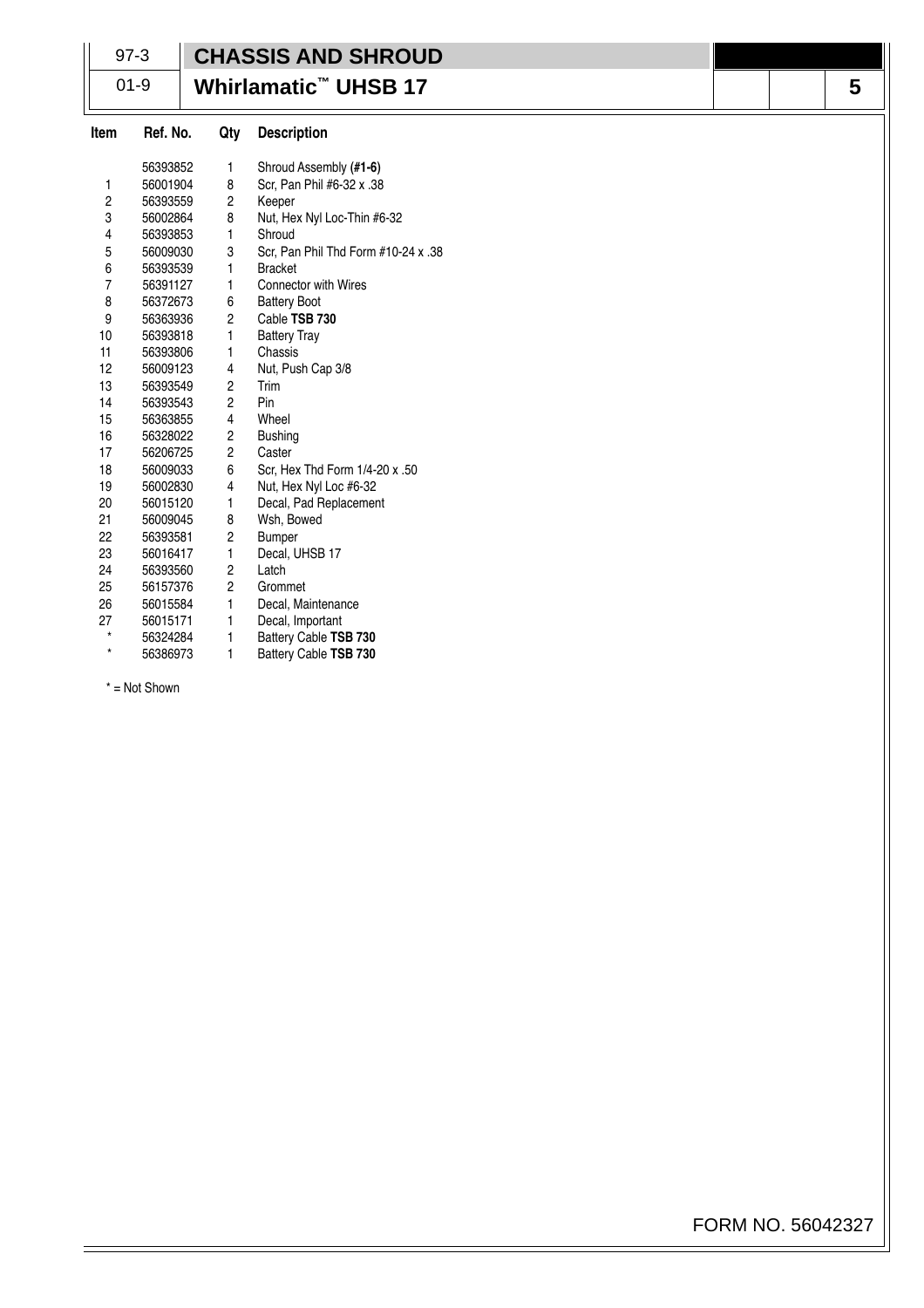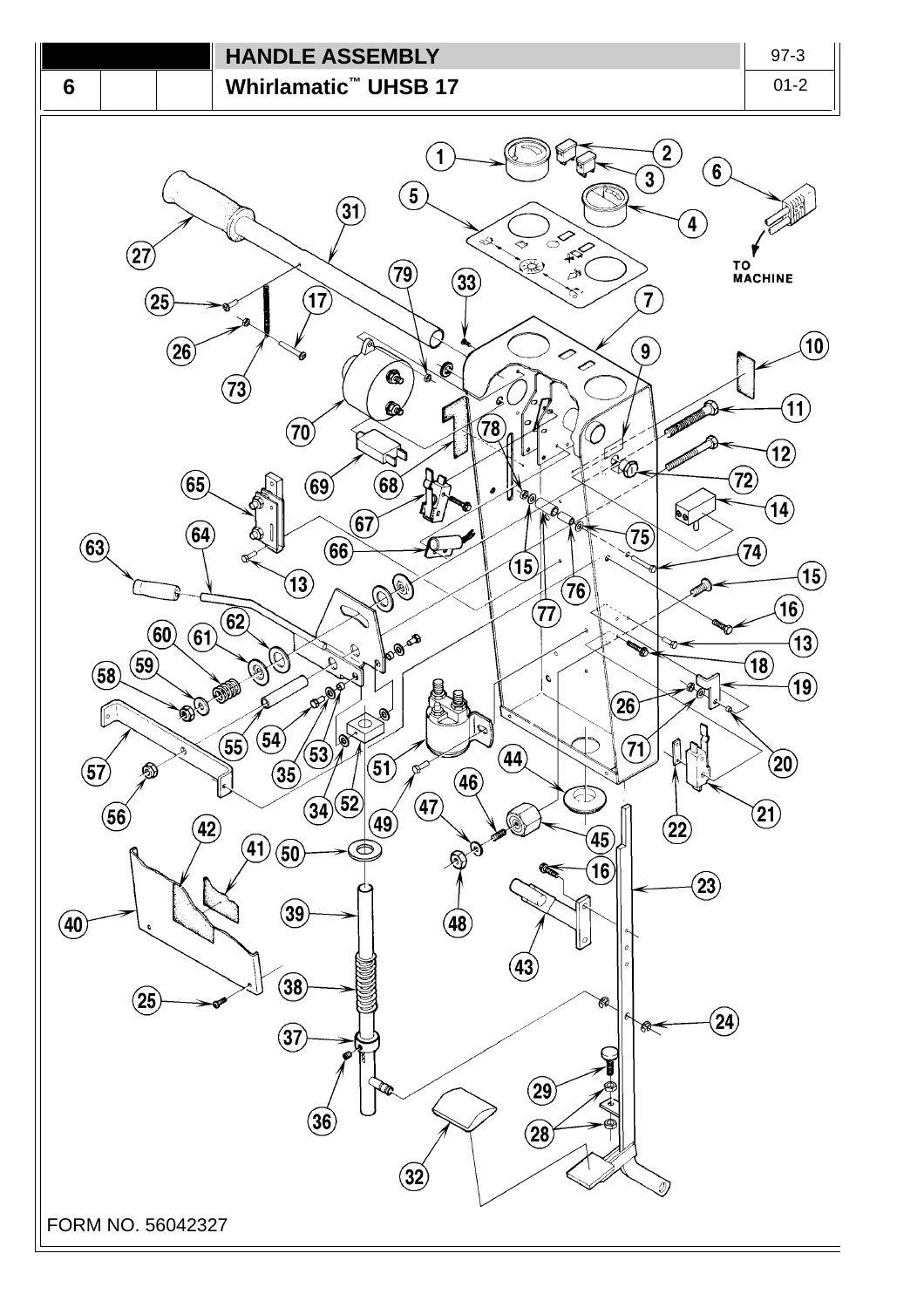#### 97-3

#### **HANDLE ASSEMBLY**Ш

01-12

## **Whirlamatic™ UHSB 17**

| Item           | Ref. No. | Qty            | <b>Description</b>                           | Item | Ref. No. | Qty            | <b>Description</b>             |
|----------------|----------|----------------|----------------------------------------------|------|----------|----------------|--------------------------------|
|                | 56393851 | 1              | <b>Handle Assembly</b>                       | 41   | 56016067 | 1              | Decal, Wiring                  |
| 1              | 56448677 | $\mathbf{1}$   | <b>Battery Meter</b>                         | 42   | 56014601 | 1              | Decal, Caution                 |
| $\overline{c}$ | 56389434 | 1              | Green Indicator Light (before February 1998) | 43   | 56393854 | 1              | Handle                         |
|                | 56392858 | 1              | Green Indicator Light (after January 1998)   | 44   | 56344621 | 1              | Grommet                        |
| 3              | 56389433 | $\mathbf{1}$   | Red Indicator Light (before February 1998)   | 45   | 56469858 | 2              | Insulated Stand-Off            |
|                | 56393863 | 1              | Red Indicator Light (after January 1998)     | 46   | 56009020 | $\overline{c}$ | Stud 1/4-20 x .88              |
| 4              | 56389527 | $\mathbf{1}$   | Amp Meter TSB 672                            | 47   | 56009064 | $\overline{c}$ | Wsh, Int Shprf 1/4             |
| 5              | 56015916 | $\mathbf{1}$   | Decal, Control Handle                        | 48   | 56009087 | $\mathbf{1}$   | Nut, Hex Jam 1/4-20            |
| 6              | 56393568 | $\mathbf{1}$   | Connector with Wires                         | 49   | 56009019 | $\overline{c}$ | Scr, Hex Thd Form 1/4-20 x .38 |
| 7              | 56393725 | 1              | Handle Weld't.                               | 51   | 56393450 | $\mathbf{1}$   | Contactor 36V                  |
| 9              | 56015422 | 1              | Decal, Switch                                | 50   | 56200115 | 1              | Wsh, Flt                       |
| 10             | 56016084 | $\mathbf{1}$   | Decal, Cable Routing                         | 52   | 56393696 | 1              | <b>Bearing Block Assembly</b>  |
| 11             | 56002058 | $\mathbf{1}$   | Scr, Hex Hd 3/8-16 x 2.50                    | 53   | 56200123 | $\overline{c}$ | <b>Bushing</b>                 |
| 12             | 56002606 | 1              | Scr, Hex Hd 5/16-18 x 3.50                   | 54   | 56009124 | $\overline{c}$ | Scr, Hex Hd 10-24 x .62        |
| 13             | 56002834 | 4              | Scr, Hex Hd 10-24 x .38                      | 55   | 56393520 | 1              | Pivot                          |
| 14             | 56301636 | $\mathbf{1}$   | Main Switch                                  | 56   | 56002826 | 1              | Nut, Hex Nyl Loc 5/16-18       |
| 15             | 56001861 | $\overline{c}$ | Scr, Hex Cap 1/4-20 x .38                    | 57   | 56393534 | $\mathbf{1}$   | Support                        |
| 16             | 56009033 | $\overline{4}$ | Scr, Hex Thd Form 1/4-20 x .50               | 58   | 56002769 | 1              | Nut, Hex Nyl Loc 3/8-16        |
| 17             | 56002231 | 1              | Scr, Pan Phil 10-24 x 1.50                   | 59   | 56002063 | 1              | Wsh, Flt SAE 3/8               |
| 18             | 56002809 | $\overline{4}$ | Scr, Hex Hd Loc 6-32 x .88                   | 60   | 56171177 | 1              | Spring                         |
| 19             | 56393530 | 1              | Lever                                        | 61   | 56440760 | 2              | Washer                         |
| 20             | 56375334 | 1              | <b>Bushing</b>                               | 62   | 56367184 | $\overline{c}$ | <b>Thrust Bearing</b>          |
| 21             | 56388019 | $\mathbf{1}$   | Pad Up Switch                                | 63   | 56471193 | $\mathbf{1}$   | Grip                           |
| 22             | 56376015 | $\overline{c}$ | Nut Plate                                    | 64   | 56393528 | 1              | Lever TSB 672                  |
| 23             | 56393821 | $\mathbf{1}$   | Pedal                                        | 65   | 56386793 | 1              | Shunt                          |
| 24             | 56003262 | $\overline{c}$ | <b>Retaining Ring</b>                        | 66   | 56393569 | 1              | <b>Mercury Switch</b>          |
| 25             | 56009034 | 4              | Scr, Pan Phil Thd Form 8-32 x .88            | 67   | 56385615 | 1              | Switch                         |
| 26             | 56002832 | 4              | Nut, Hex Nyl Loc-Thin 10-24                  | 68   | 56015122 | $\mathbf{1}$   | Decal, Circuit Breaker         |
| 27             | 56388545 | $\overline{c}$ | Grip                                         | 69   | 56387316 | 1              | Circuit Breaker                |
| 28             | 56009087 | $\overline{c}$ | Nut. Hex Jam 1/4-20                          | 70   | 56393722 | 1              | Circuit Breaker                |
| 29             | 56386314 | $\mathbf{1}$   | Leveler                                      | 71   | 56009125 | 1              | Wsh, Bowed                     |
| 31             | 56393654 | 1              | Tube                                         | 72   | 56393325 | $\mathbf{1}$   | Bracket, Keylock               |
| 32             | 56365002 | $\mathbf{1}$   | Pad                                          | 73   | 56328790 | $\mathbf{1}$   | Spring                         |
| 33             | 56002192 | $\overline{c}$ | Scr, Pan Phil 10-24 x .75                    | 74   | 56001833 | 1              | Scr, Hex Hd 1/4-20 x 1.50      |
| 34             | 56009142 | $\overline{c}$ | Wsh, Bowed                                   | 75   | 56002098 | 3              | Wsh, Flt SAE 1/4               |
| 35             | 56001954 | $\overline{c}$ | Wsh, Flt SAE #10                             | 76   | 56207489 | $\mathbf{1}$   | <b>Bushing</b>                 |
| 36             | 56002021 | 1              | Scr, Soc Set Loc 5/16-18 x .38               | 77   | 56244859 | 1              | <b>Bushing</b>                 |
| 37             | 56367354 | $\mathbf{1}$   | Collar                                       | 78   | 56002840 | 1              | Nut, Hex Nyl Loc-Thin 1/4-20   |
| 38             | 56372129 | $\overline{c}$ | Spring                                       | 79   | 56002832 | $\mathbf{1}$   | Nut, Hex Nyl Loc-Thin 10-24    |
| 39             | 56393857 | $\mathbf{1}$   | Rod                                          |      |          |                |                                |
| 40             | 56393816 | 1              | Panel                                        |      |          |                |                                |

**7**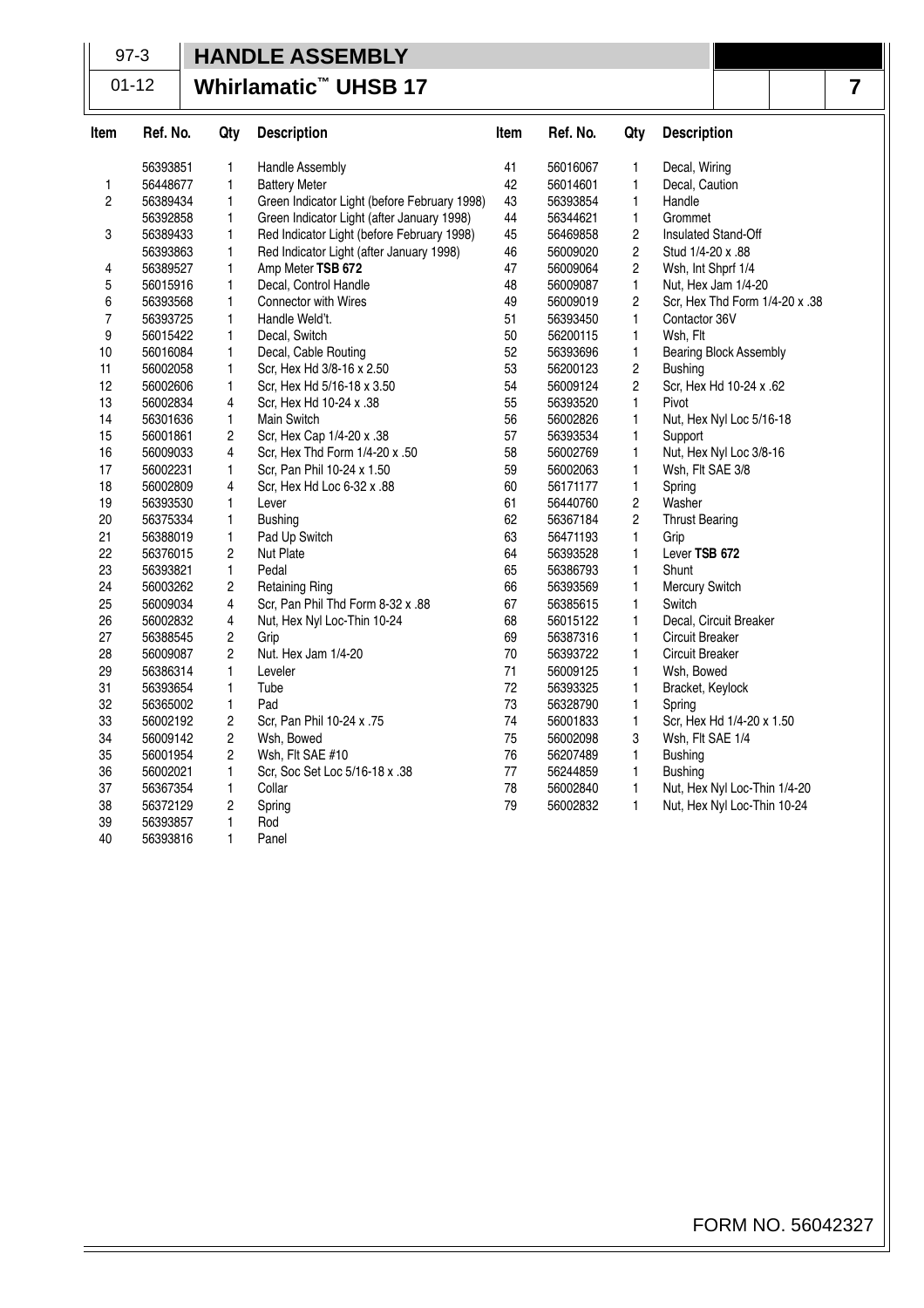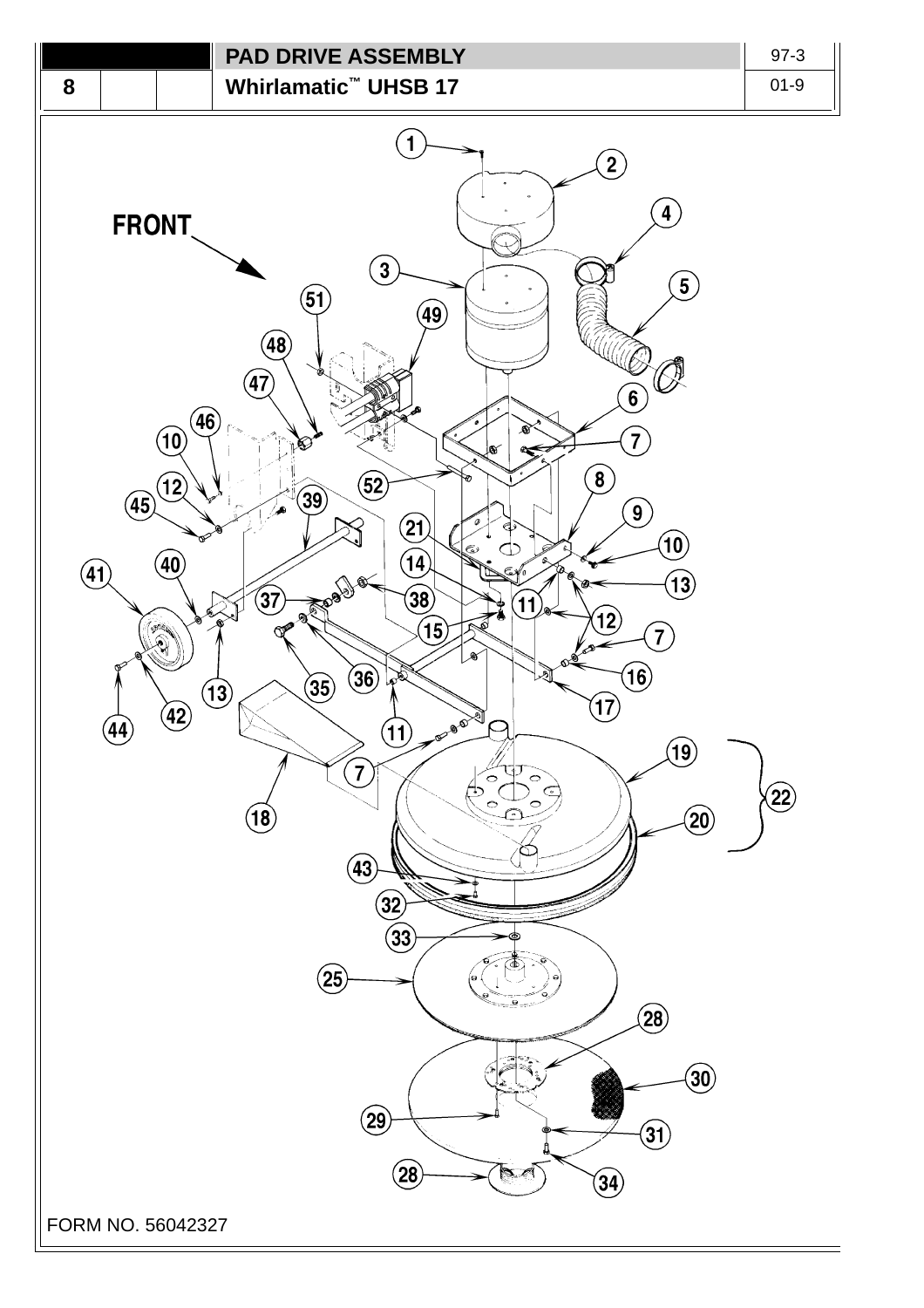## 97-3

## **PAD DRIVE ASSEMBLY**

01-9

## **Whirlamatic™ UHSB 17**

| ltem           | Ref. No. | Qty            | <b>Description</b>                 | Item    | Ref. No.        | Qty            | <b>Description</b>             |
|----------------|----------|----------------|------------------------------------|---------|-----------------|----------------|--------------------------------|
|                | 56393502 | 1              | Drive Unit Assembly (#1-17)        | 30      |                 |                | Pad (not included)             |
| 1              | 56009127 | 4              | Scr, Flt Phil Thd Form 10-24 x .62 | 31      | 56009057        | 1              | Wsh. Fit Hrd                   |
| 2              | 56393576 | 1              | Cover                              | 32      | 56009019        | 4              | Scr, Hex Thd Form 1/4-20 x .38 |
| 3              | 56389422 | 1              | Motor TSB 672                      | 33      | 56009022        | 1              | Wsh, Flt                       |
| $^\star$       | 56389371 | 1              | Carbon Brush Set (for #3)          | 34      | 56003303        | 1              | Scr. Hex Loc 5/16-24 x .75     |
| $^\star$       | 56389395 | 1              | Brush Spring Set (for #3)          | 35      | 56001895        | 1              | Scr, Hex Hd 1/2-13 x 1.00      |
| 4              | 56352829 | 4              | Hose Clamp                         | 36      | 56009017        | 2              | Wsh, Flt Hrd                   |
| 5              | 56387392 | $\overline{c}$ | Hose                               | 37      | 56393373        | 1              | <b>Bushing</b>                 |
| 6              | 56393542 | 1              | Frame                              | 38      | 56009016        |                | Nut, Jam 1/2-13                |
| $\overline{7}$ | 56001834 | 4              | Scr, Hex Hd 5/16-18 x 1.25         | 39      | 56393548        | 1              | Axle                           |
| 8              | 56393510 | 1              | <b>Motor Mount</b>                 | 40      | 56009021        | 2              | Wsh, Bowed                     |
| 9              | 56002098 | $\overline{c}$ | Wsh, Flt SAE 1/4                   | 41      | 56391110        | 2              | Wheel                          |
| 10             | 56009018 | 4              | Scr, Hex Thd Form 1/4-20 x .75     | 42      | 56009122        | $\overline{c}$ | Wsh, Flt                       |
| 11             | 56391840 | 4              | <b>Bushing</b>                     | 43      | 56009002        | 4              | Wsh. Flt                       |
| 12             | 56001939 | 8              | Wsh, Flt SAE 5/16                  | 44      | 56002929        | 2              | Scr, Hex Hd Loc 5/16-18 x .62  |
| 13             | 56002701 | 8              | Nut, Hex Nyl Loc 5/16-18           | 45      | 56002956        | 2              | Scr, Hex Hd Loc 5/16-18 x .75  |
| 14             | 56009112 | 4              | Wsh, Int Shprf 3/8                 | 46      | 56009064        | 2              | Wsh, Int Shprf 1/4             |
| 15             | 56002208 | 4              | Scr, Hex Hd 3/8-16 x .50           | 47      | 56469858        | 2              | Insulated Stand-Off            |
| 16             | 56244941 | 2              | <b>Bushing</b>                     | 48      | 56009020        | 2              | Stud, 1/4-20 x .88             |
| 17             | 56393462 | 1              | Linkage                            | 49      | 56393741        | 1              | <b>Connector Assembly</b>      |
| 18             | 56391185 | 2              | Bag (package of 6)                 | 50      |                 |                | <b>Intentionally Omitted</b>   |
| 19             | 56393826 | 1              | Shroud                             | 51      | 56002708        | 2              | Nut, Hex Nyl Loc 1/4-20        |
| 20             | 56393827 | 1              | Skirt                              | 52      | 56001967        | 2              | Scr, Hex Hd 1/4-20 x 1.75      |
| 21             | 56200754 | $2^{\prime}$   | Gasket (61 cm)                     |         |                 |                |                                |
| 22             | 56393825 | 1              | Dust Shroud Assembly (#19-21)      | $\star$ | 56161700        | A/R            | Burnishing Pads (5 pack)       |
| 25             | 56393823 | 1              | Pad Holder                         |         |                 |                |                                |
| 28             | 56393567 | 1              | Retainer                           |         | $* = Not Shown$ |                |                                |
| 29             | 56002519 | 4              | Scr, Hex Hd 10-24 x .38            |         |                 |                |                                |

**9**

FORM NO. 56042327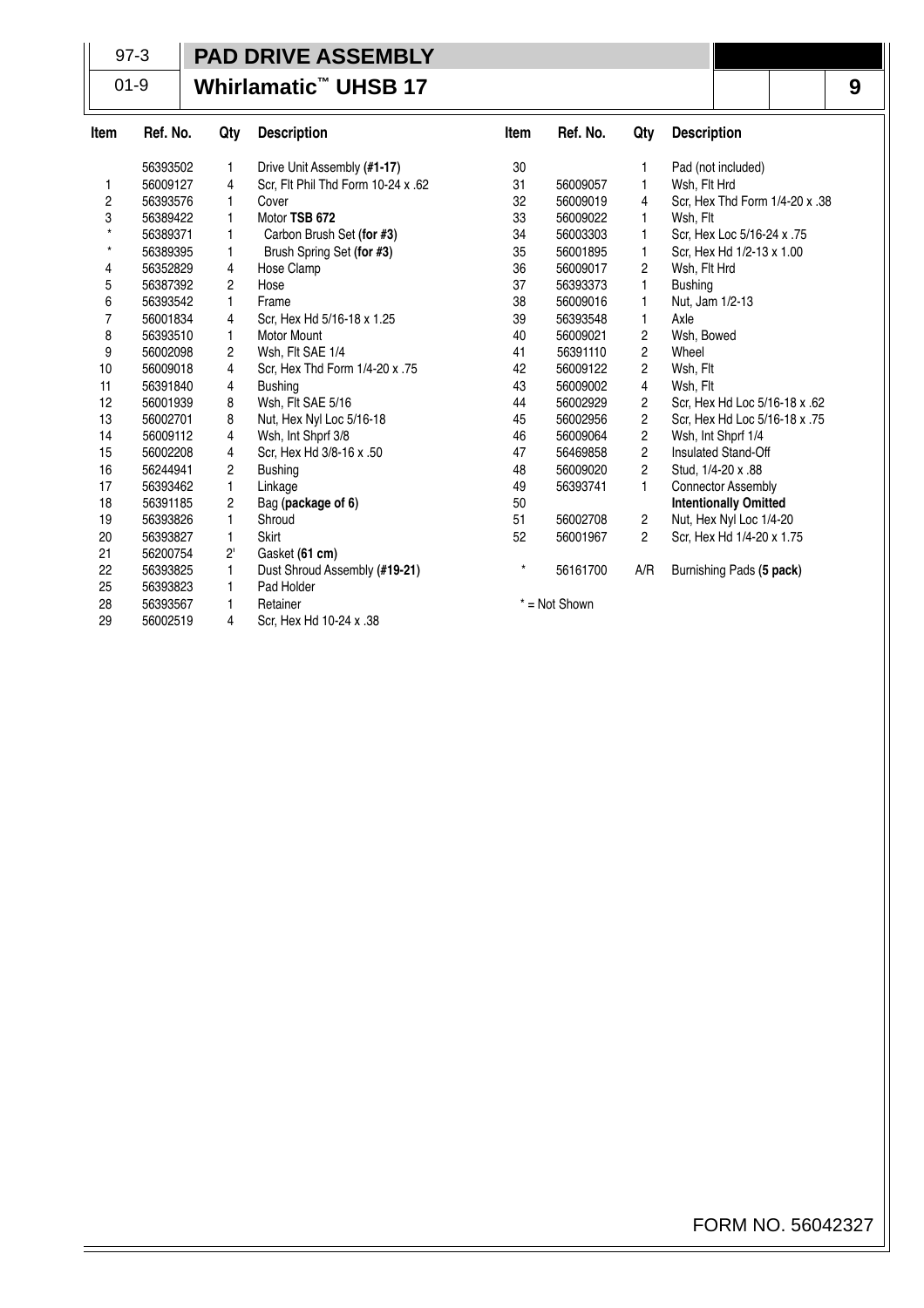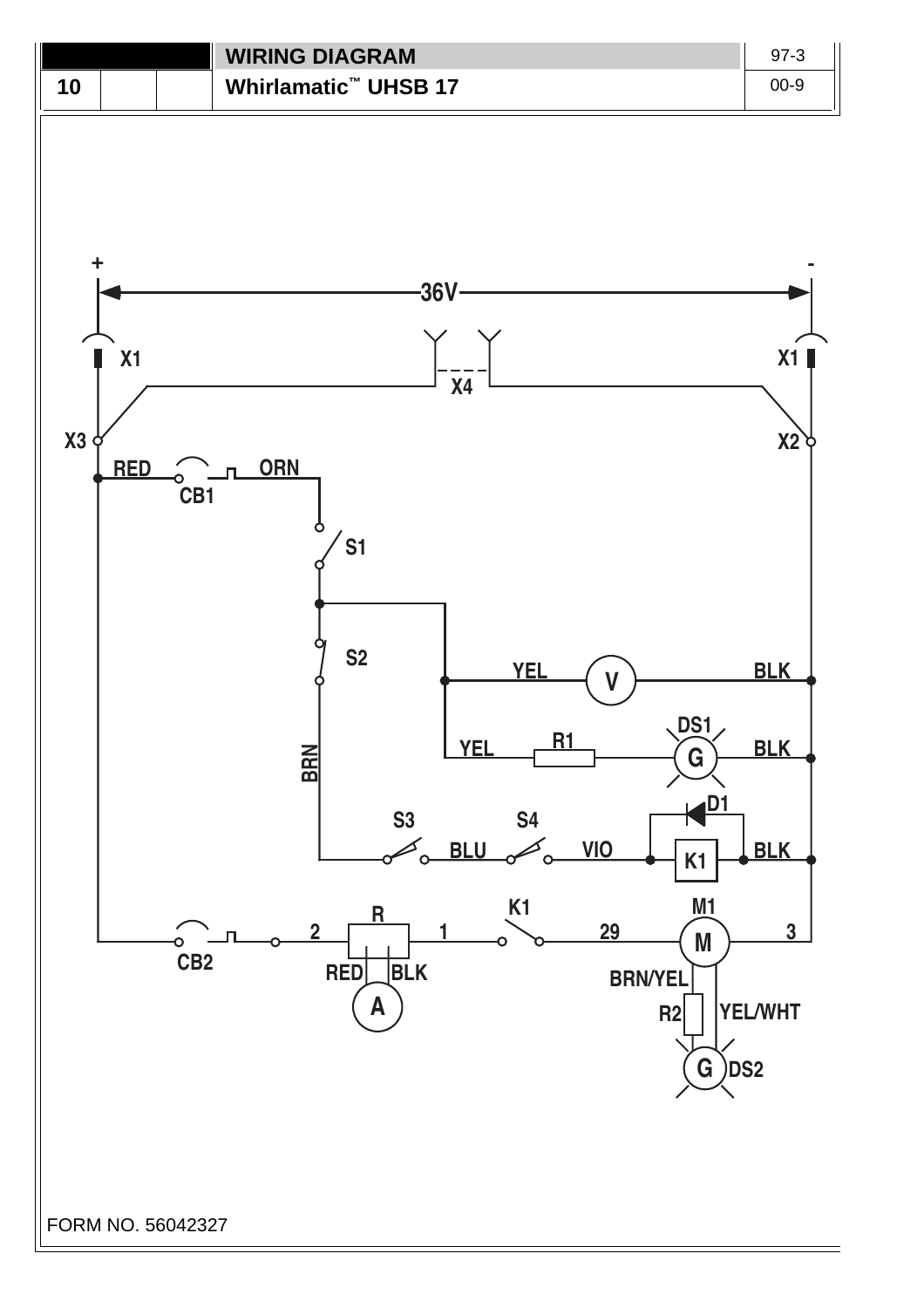|                 | $97-3$   |     | <b>WIRING DIAGRAM</b>                        |  |    |
|-----------------|----------|-----|----------------------------------------------|--|----|
| $01 - 12$       |          |     | Whirlamatic <sup>™</sup> UHSB 17             |  | 11 |
| Item            | Ref. No. | Qty | <b>Description</b>                           |  |    |
| A               | 56389527 | 1   | Amp Meter                                    |  |    |
| CB1             | 56387316 | 1   | Circuit Breaker 10 Amp                       |  |    |
| CB <sub>2</sub> | 56393722 | 1   | Circuit Breaker 80 Amp                       |  |    |
| D <sub>1</sub>  | 56389265 | 1   | Diode                                        |  |    |
| DS <sub>1</sub> | 56389434 | 1   | Green Indicator Light (before February 1998) |  |    |
|                 | 56392858 | 1   | Green Indicator Light (after January 1998)   |  |    |
| DS <sub>2</sub> | 56389433 | 1   | Red Indicator Light (before February 1998)   |  |    |
|                 | 56393863 | 1   | Red Indicator Light (after January 1998)     |  |    |
| K <sub>1</sub>  | 56393450 | 1   | Contactor                                    |  |    |
| M <sub>1</sub>  | 56389422 | 1   | Pad Motor                                    |  |    |
| R               | 56386793 | 1   | Shunt                                        |  |    |
| R <sub>1</sub>  | 56389453 | 1   | Resistor 330 Ohm (before February 1998)      |  |    |
| R <sub>2</sub>  | 56389453 | 1   | Resistor 330 Ohm (before February 1998)      |  |    |
| S <sub>1</sub>  | 56301636 | 1   | Main Switch                                  |  |    |
| S <sub>2</sub>  | 56393569 | 1   | Mercury Switch                               |  |    |
| S <sub>3</sub>  | 56388019 | 1   | Pad Up Switch                                |  |    |
| S <sub>4</sub>  | 56385615 | 1   | Pad Motor Switch                             |  |    |
| $\vee$          | 56448677 |     | <b>Battery Meter</b>                         |  |    |
| X1              |          |     | <b>Battery Disconnect</b>                    |  |    |
| X <sub>2</sub>  | 56009020 | 1   | Stud, 1/4-20 x .88                           |  |    |
| X3              | 56009020 | 1   | Stud, 1/4-20 x .88                           |  |    |
| X4              | 56393741 | 1   | Connector Assembly                           |  |    |
|                 | 56393776 | 1   | Wiring Harness (before February 1998)        |  |    |
|                 | 56393862 | 1   | Wiring Harness (after January 1998)          |  |    |